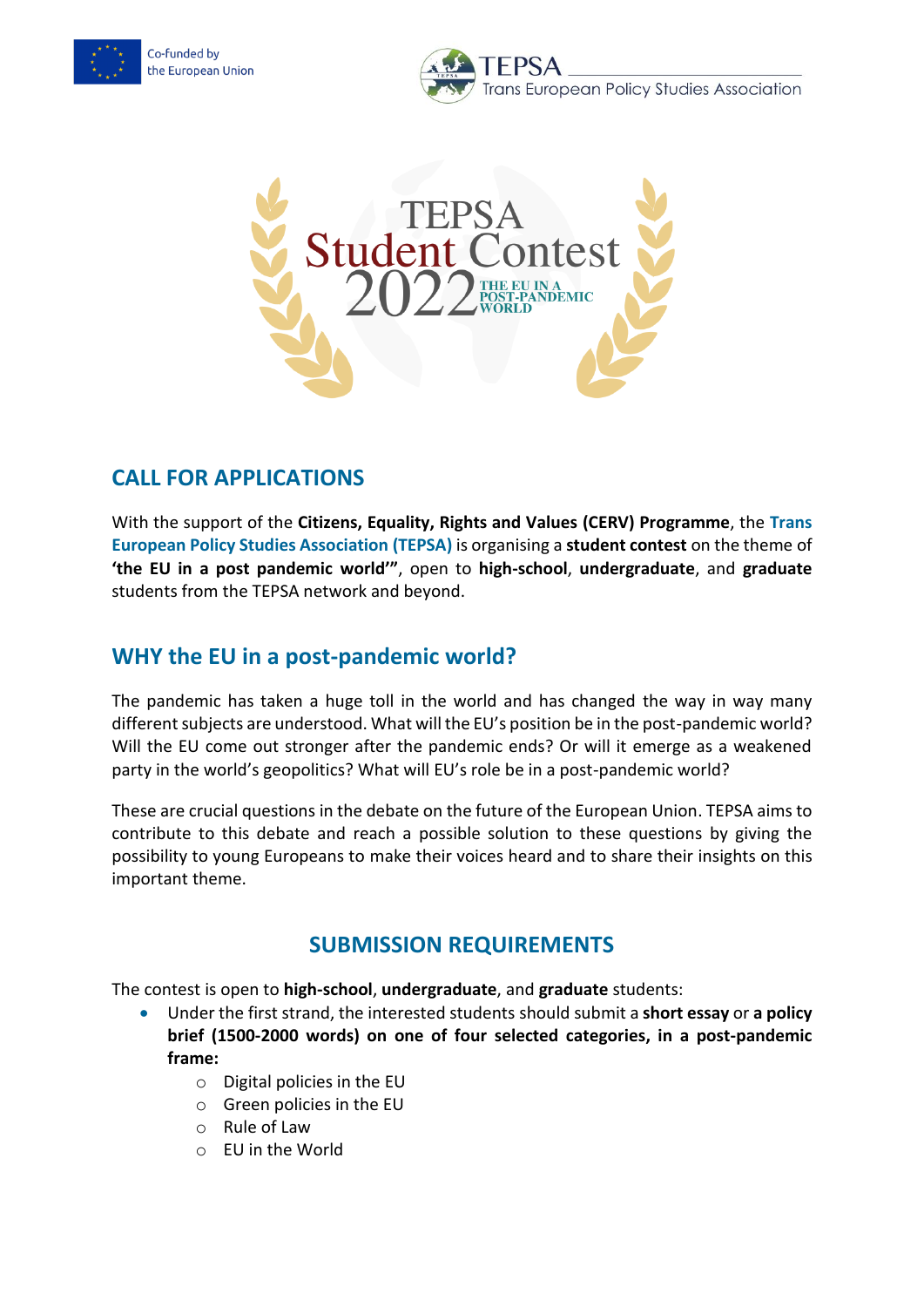We recommend you consult the latest **[APA guidelines](https://apastyle.apa.org/)** which include standards to format your **[paper](https://apastyle.apa.org/style-grammar-guidelines/paper-format)** and your **[references](https://apastyle.apa.org/style-grammar-guidelines/references)**.

Some **examples of topics for the first strand are provided below –** however, students are not bound to these proposals and new ideas & topics are welcome:

- What systems could the EU employ to make sure its efforts for recovery are rightsbased and follow the rule of law in all its Member States?
- What changes should be made to improve Europe's Migration and Asylum Policy post-COVID?
- What should the EU do to ensure Climate Action becomes a global effort?
- How will the EU fair in post-pandemic geopolitics, with regard to strategic autonomy?
- Clashes between Western and Eastern Member States in a post-COVID framework: how to reconcile different interests and goals?
- Should the EU or Member States take the lead in representing Europe on the international stage? And why?
- What can the EU do to combat disinformation online and what are the lessons learnt from COVID-19?
- Should the EU take more responsibility for health policy in a post-pandemic world?
- What should the new EU foreign policy preferences be?
- How can gender equality be mainstreamed in recovery plans and be respected in all Member States?

You can have a look at the essays of last year's winner[s here.](https://www.tepsa.eu/category/tepsa_voices/tepsa-student-papers/)

# **APPLICATION PROCEDURE**

Papers should be submitted no **later than Friday 15 April 2022 (midnight)** to **eva.ribera@tepsa.eu** and **[hugh.evans@tepsa.eu](mailto:hugh.evans@tepsa.eu)** with "*Student contest\_LAST NAME*" as the subject of the email. For any question on the contest, please send an e-mail to **eva.ribera@tepsa.eu.**

# **PRIZES & RECOGNITION**

The results of the contest will be announced by **29 April 2022** and the best papers will be **published** by TEPSA on its site. The **three winning authors of the papers** will be invited to